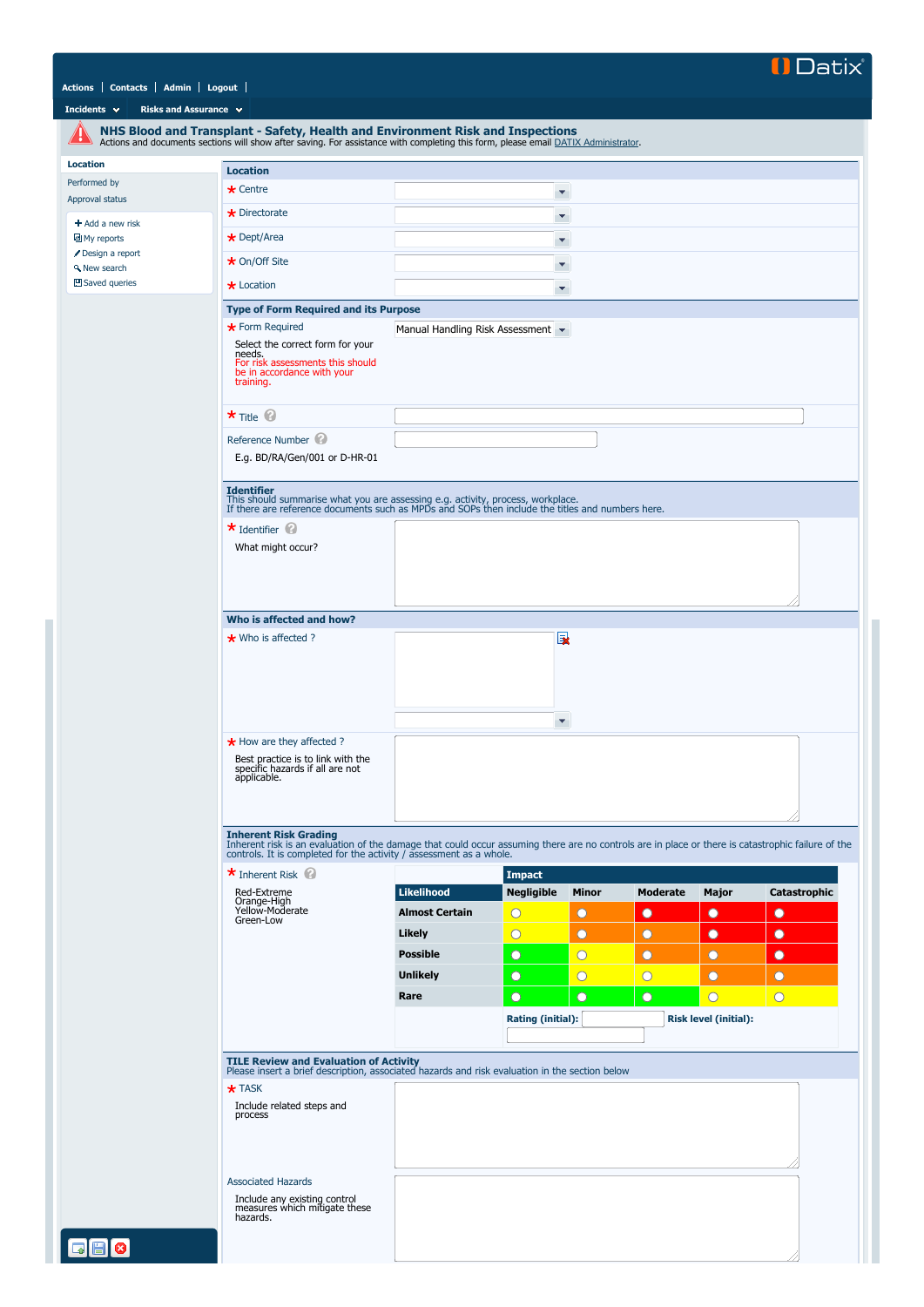| <b>Associated Hazards</b><br>Include any existing control<br>measures which mitigate these<br>hazards.                                                                                                                                                                                                                                                                 |                       |                                     |              |                       |                                                       |                     |
|------------------------------------------------------------------------------------------------------------------------------------------------------------------------------------------------------------------------------------------------------------------------------------------------------------------------------------------------------------------------|-----------------------|-------------------------------------|--------------|-----------------------|-------------------------------------------------------|---------------------|
| $\star$ LOAD<br>Include related steps and<br>process                                                                                                                                                                                                                                                                                                                   |                       |                                     |              |                       |                                                       |                     |
|                                                                                                                                                                                                                                                                                                                                                                        |                       |                                     |              |                       |                                                       |                     |
| <b>Associated Hazards</b><br>Include any existing control<br>measures which mitigate these<br>hazards.                                                                                                                                                                                                                                                                 |                       |                                     |              |                       |                                                       |                     |
| <b>★ WORKING ENVIRONMENT</b><br>Include related steps and<br>process                                                                                                                                                                                                                                                                                                   |                       |                                     |              |                       |                                                       |                     |
| <b>Associated Hazards</b>                                                                                                                                                                                                                                                                                                                                              |                       |                                     |              |                       |                                                       |                     |
| Include any existing control<br>measures which mitigate these<br>hazards.                                                                                                                                                                                                                                                                                              |                       |                                     |              |                       |                                                       |                     |
| OTHER FACTORS/ADDITIONAL<br><b>INFORMATION</b>                                                                                                                                                                                                                                                                                                                         |                       |                                     |              |                       |                                                       |                     |
| Consider claims for injuries,<br>manual handling accidents and<br>any trends in sickness?                                                                                                                                                                                                                                                                              |                       |                                     |              |                       |                                                       |                     |
| <b>Associated Hazards</b>                                                                                                                                                                                                                                                                                                                                              |                       |                                     |              |                       |                                                       |                     |
| Include any existing control<br>measures which mitigate these<br>hazards.                                                                                                                                                                                                                                                                                              |                       |                                     |              |                       |                                                       |                     |
| <b>Controls in place</b><br>Best practice is to directly link the controls to the hazards they are reducing and to list them in order of preference according to the hierarchy<br>of control i.e. eliminate, substitute, engineering controls, information, i<br><b>★</b> Controls in place<br>E.G. "Gloves available to wear-<br>YES"<br>For COSHH assessments please |                       |                                     |              |                       |                                                       |                     |
| consider other controls e.g.<br>Health Surveillance.<br><b>Final risk Grading</b>                                                                                                                                                                                                                                                                                      |                       |                                     |              |                       |                                                       |                     |
| Residual risk is an evaluation of the damage that could occur after taking into account the effectiveness of current controls. It is completed for<br>the activity / assessment as a whole.                                                                                                                                                                            |                       |                                     |              |                       |                                                       |                     |
| <b>*</b> Residual Risk<br>Red-Extreme                                                                                                                                                                                                                                                                                                                                  | <b>Likelihood</b>     | <b>Impact</b><br><b>Negligible</b>  | <b>Minor</b> | <b>Moderate</b>       | <b>Major</b>                                          | <b>Catastrophic</b> |
| Orange-High<br>Yellow-Moderate<br>Green-Low                                                                                                                                                                                                                                                                                                                            | <b>Almost Certain</b> | $\rm{O}$                            | $\circ$      | O                     | $\bullet$                                             | $\bullet$           |
|                                                                                                                                                                                                                                                                                                                                                                        | Likely                | $\rm{O}$                            | $\circ$      | O                     | $\bullet$                                             | $\bullet$           |
|                                                                                                                                                                                                                                                                                                                                                                        | <b>Possible</b>       | $\circ$                             | $\bigcirc$   | $\circ$               | $\Omega$                                              | $\bullet$           |
|                                                                                                                                                                                                                                                                                                                                                                        | <b>Unlikely</b>       | O                                   | $\bigcirc$   | $\overline{\text{O}}$ | O                                                     | O                   |
|                                                                                                                                                                                                                                                                                                                                                                        | Rare                  | $\circ$<br><b>Rating (current):</b> | $\circ$      | $\circ$               | $\overline{\bigcirc}$<br><b>Risk level (current):</b> | $\bigcirc$          |
| <b>Additional control measures to reduce risk</b>                                                                                                                                                                                                                                                                                                                      |                       |                                     |              |                       |                                                       |                     |

<span id="page-1-0"></span>